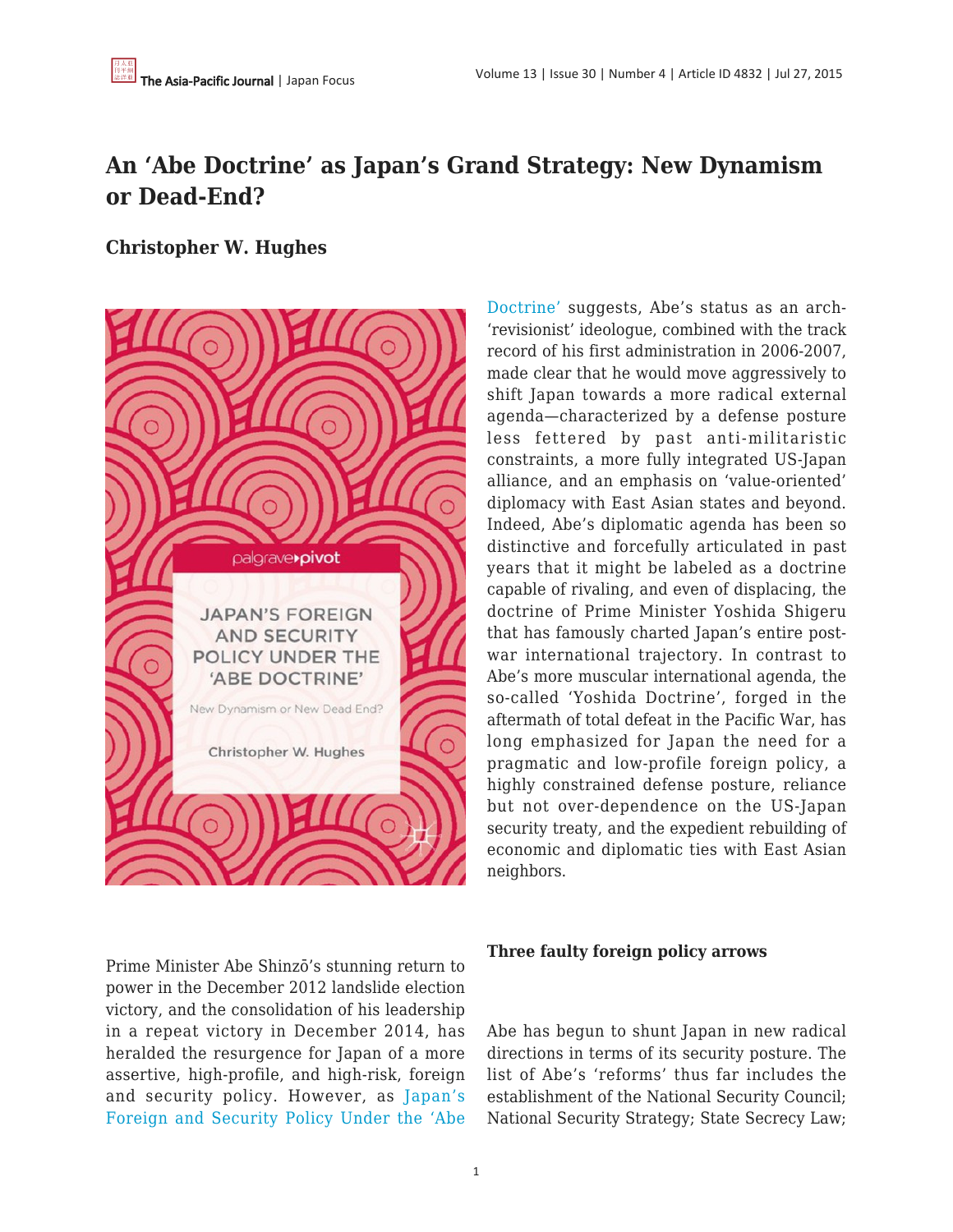Three Principles of Defense Equipment Transfers; revised ODA Charter; revised National Defense Program Guidelines; and currently legislation to enable the exercise of collective self-defense, US-Japan relations (revision of the Defense Guidelines, pushing ahead with the Futenma Replacement Facility; attempts to complete the Trans-Pacific Partnership), and Japan-East Asia relations (historical revisionism in regard to musing on the legitimacy of the Kōno and Murayama statements, and the 2013 visit to Yasukuni Shrine; the pursuit of values-oriented and hyper-active diplomacy; and the 'encirclement' of China). Indeed, for much of Abe's second period in office, this agenda has seemed irresistible as the prime minister has looked to challenge domestic and international taboo after taboo, and thus to finally bring to an end the 'post-war regime' and usher in Japan's return as an autonomous great power, supposedly an equal partner of the US, and a state capable of exercising leadership in East Asia (or a code word for countervailing leadership against China's rising influence).



Angry scenes in the National Diet as the governing parties ram through security legislation

Nevertheless, questions and signs continue to emerge as to whether Abe's foreign policy really has the ideological and material staying power to achieve its high ambitions, and whether it can shift Japan away from its postwar track and onto a new trajectory. The first agenda of security policy has progressed rapidly for Abe, culminating thus far in the ramming of collective self-defense legislation through the National Diet's Lower House in July 2015. But there are signs of resistance kicking in domestically from the LDP's New Kōmeitō partner and a number of the opposition parties, and public opinion over collective self-defense. The second agenda of strengthening US-Japan relations has proved harder, with security ties moving ahead but signs of repeated gridlock on Okinawa, and slower progress on the TPP, and US watchfulness on Abe's revisionism and the impact on its 'rebalance' and East Asian stability. The third agenda of Japan-East Asia relations has progressed the least. Despite Abe's grandiose plans for reasserting regional leadership and the implicit 'encirclement' of China, the ASEAN states have only been enlisted to a limited degree in this effort, perceiving the real intent to be to contain China; South Korea has drifted away from Japan strategically, at times towards China; and China itself has simply refused to engage in depth with Japan, continuing to bolster its position in the region and in some ways encircling and challenging Japan. The Abe-Xi Jinping summit in November seems to have resulted more from Sino-Japanese stalemate than any inspired moves by Japan to gain strategic advantage. Abe's three arrows of his foreign and security policy, hence, risk becoming as mixed in their accuracy and effect as the three arrows of 'Abenomics'.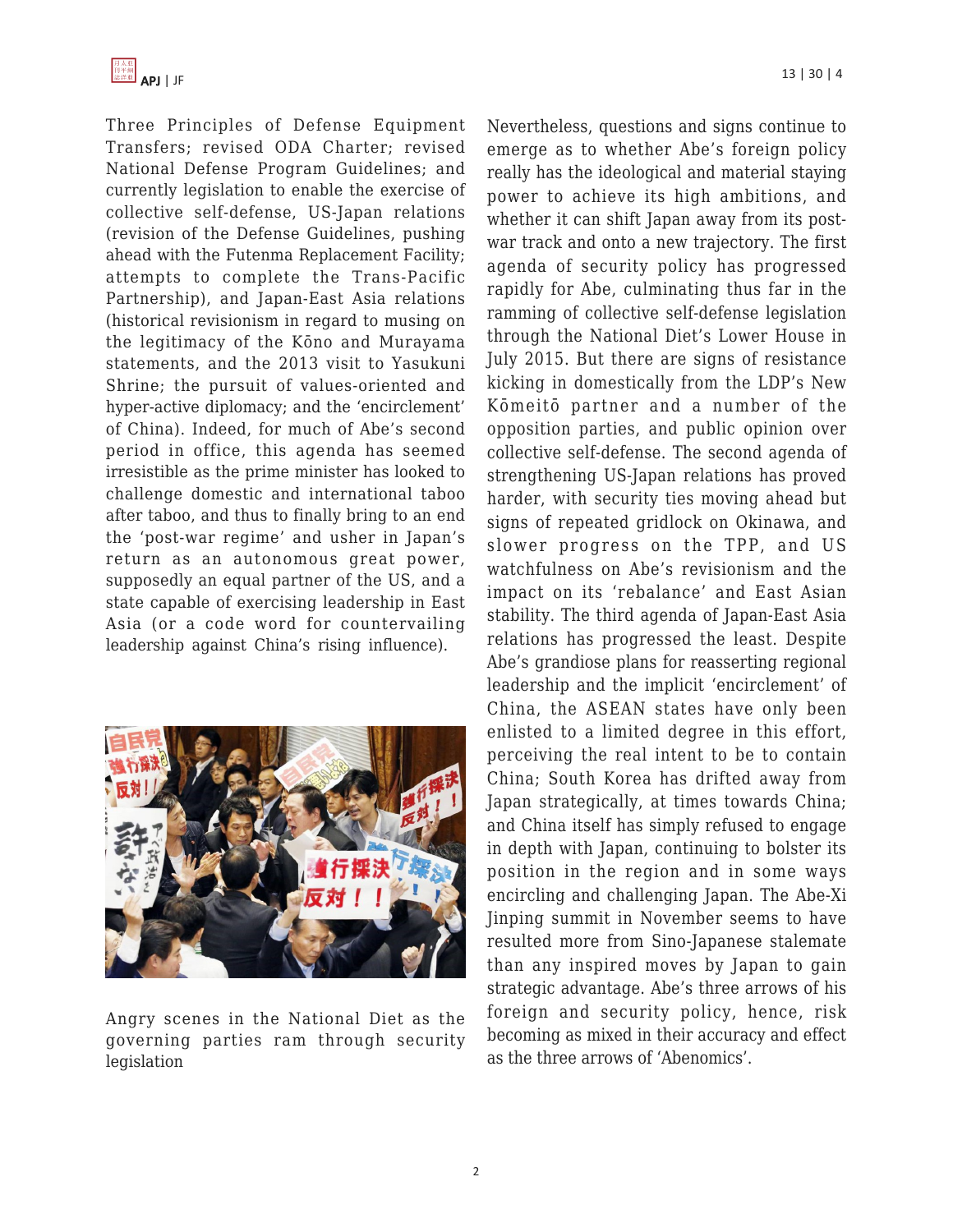



Abe-Xi summit in November 2015: who is encircling whom?

## **Three great contradictions of the 'Abe Doctrine'**

Abe has only served two and half years as prime minister in this stint and may enjoy several more years following his victory in the December 2014 elections to continue to pursue his radical agenda. But the probability is that the Abe Doctrine, whilst making substantive differences to Japan's foreign and security policy, will continue to fall short of its ambitions, and perhaps ultimately run into the sand. This is because of three fundamental inherent and irreconcilable contradictions. Essentially, these result from the fixation of the Abe Doctrine on attempting to escape the postwar order and the humiliations to national pride and sovereignty imposed during that period, and the fact that this in many ways only leads to Japan becoming further entrapped in the past with resultant tensions for the implementation of current policies and relations.

The first great contradiction is the assertion of the Abe Doctrine that it is founded upon the promotion of universal liberal values in order to uphold the status quo of the international order. The facts of Abe's foreign and security policy are that it is, of course, essentially revisionist in tone: the focus on overturning the reforms imposed by the Occupation, the judgments of Tokyo War Tribunals, and Japan's previous statements on history oriented toward the region, are a challenge to existing international law and norms. Hence, while Japan may argue that it is China that is determined to upset the international status quo, the Abe Doctrine means that Japan also at times has to be bracketed in that category. The result is not just that Japan's assertions of leadership based on universal values lack credibility and efficacy in East Asia, but that its approach also conflicts with the outlook of many states, and not least that of the US which founded the existing international order of the postwar period upon those very liberal values.

If the Abe Doctrine's claims to uphold the liberal order can be said to be often fundamentally illiberal and conflictual, then its second great contradiction is the belief that the post-war regime can be brought to an end by constantly revisiting, and in certain instances unilaterally reinterpreting, past history. For again, this generates regional tensions and leads to the prolongation of Japan's predicament of being caught in the constraints of the past. The apparent belief of Abe and the revisionists, as they prepare next month for a new statement on the seventieth anniversary of the end of the Pacific War, is that Japan by openly challenging historical interpretations of the colonial past, or more often slyly marginalizing the Kōno and Murayama statements, will eventually achieve a watershed moment of domestic and international acceptance or acquiescence in the abandonment of these taboos and the consequent constraints on Japanese foreign policy. However, all the evidence points to the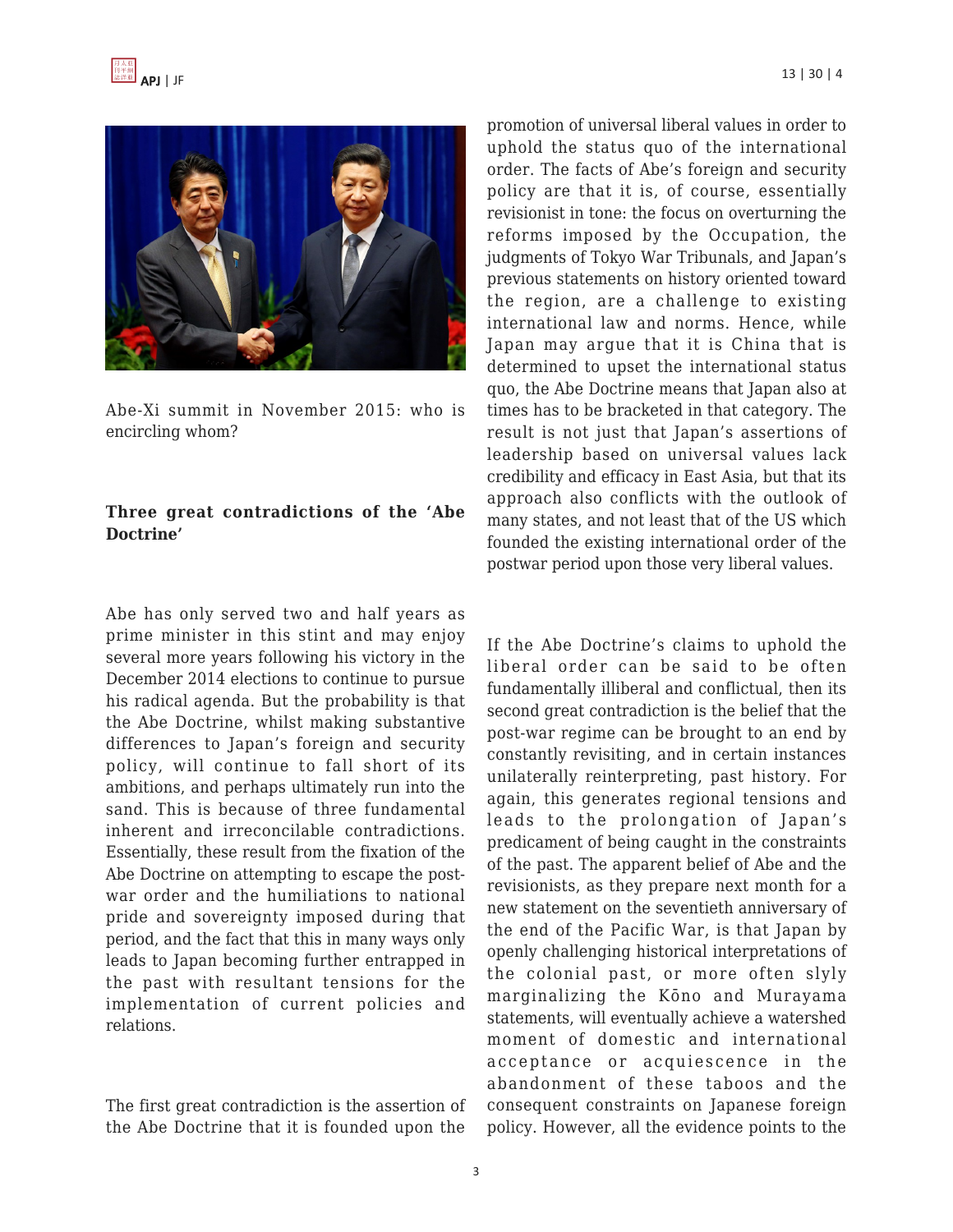reality that the Abe Doctrine's emphasis on revisiting the colonial past and Occupation period only serves to deepen regional animosities over history and territory, and to isolate Japan diplomatically. In this way, the Abe Doctrine's plans for regional leadership are thwarted, and the postwar period of national resentment and constraints is in actuality perpetuated for Japan.

The third and perhaps greatest contradiction of the Abe Doctrine is the belief that Japan can finally recover true autonomy and independence in the post-war period through increased dependence on the US. Abe views Japan as reasserting its position as a first rank power alongside the US through deepening bilateral cooperation. But this conception is deeply flawed, not only because Japan under Abe is already finding it difficult to follow through on key policy cooperation promises, but just as importantly because the doctrine's revisionism actually presents the bilateral relationship with fundamental incompatibilities of ideology and values that undercut the potential for cooperation from the start.

The first problem for the bilateral relationship within this contradiction is that Abe's hopes for more equal ties with the US cannot by definition materalize as long as Japan continues to lock itself into dependency on the US in a range of political, economic and security affairs. Abe's attempts to strengthen Japan's great power profile through deepening integration into the military alliance can only really spell dependency. Japan's gearing of its security doctrines and capabilities in the proclamation of collective self-defense and the revised Defense Guidelines in the service of US-Japan alliance curtails rather than builds genuine security autonomy. The Abe administration's determination to construct the Futenma Replacement Facility in Okinawa and the long-term presence of US foreign troops on Japanese soil again indicates a relationship of dependency, as does the constant seeking of security reassurances from the US in regard to Japanese control of the Senkaku islands in its dispute with China. Hence, the reality is that the Abe Doctrine is in many ways reducing Japan's autonomy in international affairs, and this will only be compounded as its revisionism leaves it more isolated in East Asia with a limited range of other feasible regional partners even when taking into account the burgeoning relationship with Australia. Japan will thus only become more susceptible to US pressure, so breeding concerns over alliance dilemmas of abandonment and entrapment, and potential resentment against the US rather than correcting that tendency.

The second problem wrapped up within this third great contradiction, is that whilst the Abe Doctrine may actually be continuing to cede Japanese autonomy to the US and even if Japan might acquiesce in the vulnerabilities and to an extent the resentment that this relationship creates for the security benefits it generally provides, nevertheless this relationship is still likely to be fraught with other difficulties borne of ideological incompatibilities and tensions. Japan's illiberalism under the Abe Doctrine and fascination with revisionism, as seen in dealings with past statements on colonial history, Yasukuni, and revisiting Occupation reforms, has the potential to place Japan and the US at genuine loggerheads. This type of dynamic has already been witnessed over the US dissatisfaction with Abe's questioning of the Kōno Statement on the 'comfort women' issue and the necessity felt by the US to push Japan back into line on the issue. The consequence of the Abe Doctrine's seeking autonomy and status through the bilateral alliance—in fact a process of a failed logic leading to enhanced dependence on the US, coupled with enhanced ideological incompatibilities between the US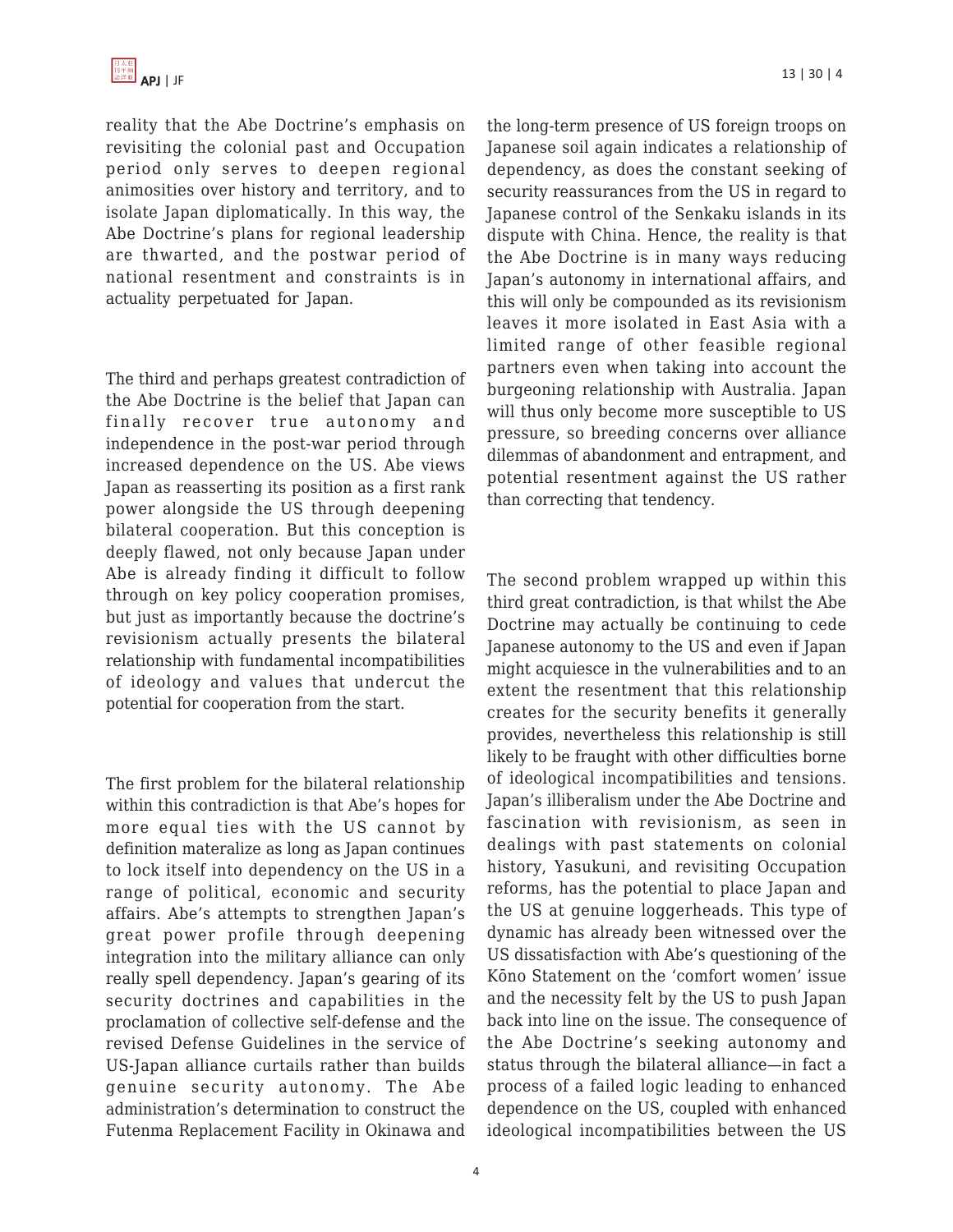and Japan—is to lock Japan more into the US alliance, and again thus more into the post-war system, and to again generate probable resentment at Japan's essential subjugation to the US.

## **Resentful Realism redux?**

In conclusion, therefore, the Abe Doctrine, although a bold attempt by the prime minister to break out of a pattern of a perceived decline in Japan's international presence and generate a new path for grand strategy, has a strong probability of ultimate failure due to problems in execution and conception. The policy is clearly wrongheaded in attempting to tackle Japan's international security problems by predicating its approach on an ideological revisionism that contains the potential to undercut cooperation with East Asia and the US. Instead, a truly liberal approach that conversely emphasizes more genuinely Japan's successes of the post-war period and is borne from the reforms of the Occupation, a desire to remove history from the agenda of ties with East Asia and the US, and conceives of a more autonomous security policy less fettered to that of the US, might actually function as a more effective alternative to Abe's brand of foreign policy

Until Japan corrects the radical revisionism of the Abe Doctrine, the likely outcome for Japan's foreign and security policy is not a strong and cooperative Japan but one that may be characterized by 'Resentful Realism'. In contrast to 'Reluctant Realism' that sees a comfortable alliance with the US, careful calibration of ties with East Asia and China, and contribution to a stable balance of power, 'Resentful Realism' might see a Japan driven by fear of China, lack of trust in the US, and a

continuing desire for the reassertion of national pride and autonomy. The fact that Japan will be unable to achieve confidence and security given the structures and doctrine promoted by Abe will only aggravate tensions and mean that Japan will be a more unpredictable ally and player in general in the East Asia region, so posing risks for regional ties and security, and Japanese security—the very opposite of what an 'Abe Doctrine' originally promised to deliver for Japan's grand strategy.

**Christopher W. Hughes** is Professor of International Politics and Japanese Studies at the University of Warwick, UK. He is also Chair of the Department of Politics and International Studies, Chair of the Faculty of Social Sciences, and Co-Editor of The Pacific Review.

#### **Notes**

Christopher W. Hughes, Japan's Foreign and Security Policy Under the Abe Doctrine: New Dynamism or Dead End?, New York, Palgrave Macmillan, 2015. An earlier version of this abridged summary of the key arguments of the book was presented at the seminar 'Japan in East Asian Security', organized by Center for International Studies, Massachusetts Institute of Technology, 26-28 January 2015, Free University of Berlin.

Abe Shinzō, Utsukushii Kuni E, Tokyo, Bunshun Shinsho, 2006; Kenneth Pyle, 'Abe Shinzō and

Japan's change of course', NBR Analysis, Seattle, National Bureau of Asian Research, October 2006; Christopher W. Hughes and Ellis S. Krauss, 'Japan's new security agenda', Survival, vol. 49, no. 2, 2007, pp. 157-76.